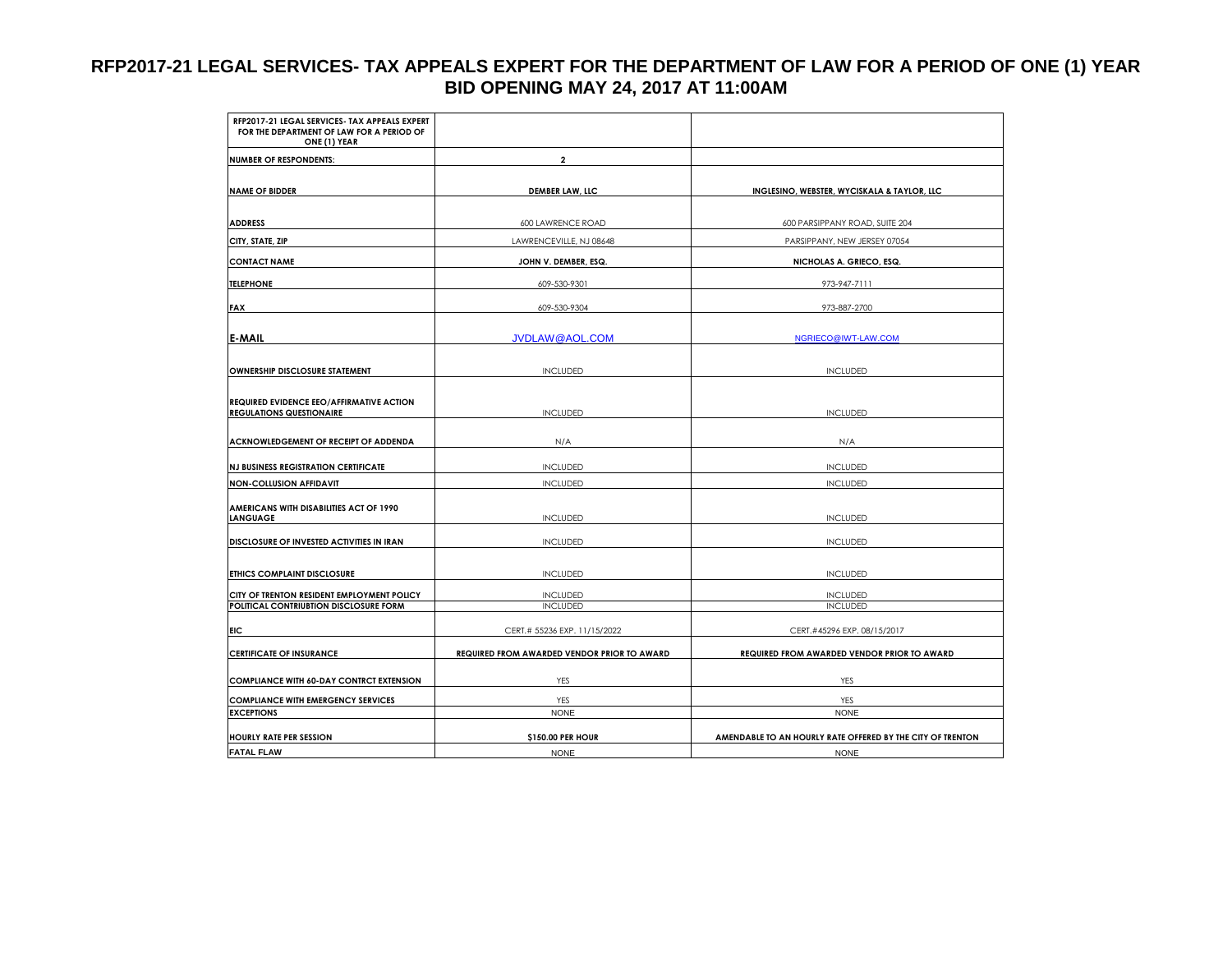## **REQUEST FOR PROPOSALS FOR LEGAL SERVICES --TAX APPEAL EXPERT**

## Proposal number: RFP2017-21

## PROFESSIONAL LEGAL SERVICES

- Our firm's reputation for providing solid business advice in combination  $A_{\bullet}$ with the evaluation of legal issues has earned us the continuing loyalty of our clients and the professional respect of our adversaries.
- John V. Dember, Esquire, partner in the firm has been handling complex tax **B.** appeal litigation and negotiation for the City of Trenton Tax Assessor's Office for over twenty years. He is well known to the small community of attorneys who file tax appeals. The Firm also handled the tax appeals for Lawrence Township. We have represented the New Jersey Association of Municipal Assessors in litigation and have been asked to speak before their Association. We have appeared before the Appellate Division and the New Jersey Supreme Court with regard to Municipal Matters. We handled all affordable housing issues and defense of foreclosure matters.

Ian J. Dember, Esquire, partner in the firm began working on the City of Trenton tax appeals in 2011 and has continuously provided in-Court representation and out-of-Court counsel to the Assessor's Office. The natural synergy of working with his father has made the team more effective and efficient than the normal integration of additional legal resources. When an emergent situation arose in Lawrence Township, he stepped in and filled the vacant Town Council position until the general election, thus insuring a full contemplative Council.

Patricia Hice, Trenton Chief Tax Assessor at Trenton City Hall is our best reference at 989-3091. Kevin Nerwinski, Business Manager for Lawrence Township, Lawrence Town Hall, 844-1000 can provide additional personal and professional references for the above partners of the firm.

D. (a) Partners and Associates - \$150.00 per hour is the reduced rate we will bill for all Assessor's work as well as all other assignments.